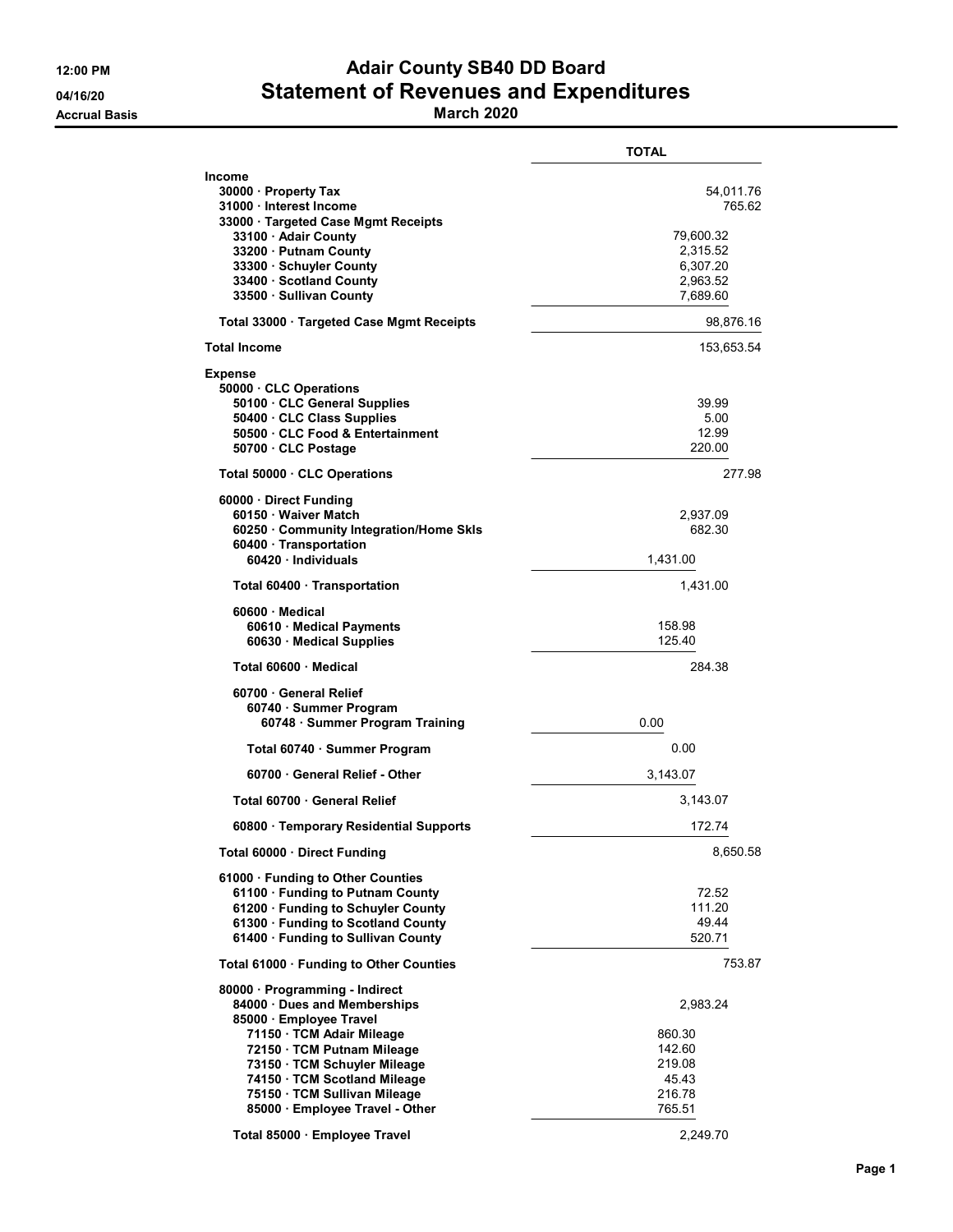## 12:00 PM **Adair County SB40 DD Board** 04/16/20 Statement of Revenues and Expenditures

#### Accrual Basis March 2020

|                                                                                                                                                                                                                                                                                                         | <b>TOTAL</b>                                                                                             |
|---------------------------------------------------------------------------------------------------------------------------------------------------------------------------------------------------------------------------------------------------------------------------------------------------------|----------------------------------------------------------------------------------------------------------|
| 87000 Office Expenses<br>87100 Office Supplies<br>87110 Office Supplies-Country Club<br>87120 Office Supplies-McPherson                                                                                                                                                                                 | 37.97<br>16.30                                                                                           |
| Total 87100 · Office Supplies                                                                                                                                                                                                                                                                           | 54.27                                                                                                    |
| 87200 Postage<br>87210 Postage-General<br>87220 · Postage-TCM                                                                                                                                                                                                                                           | 113.00<br>119.95                                                                                         |
| Total 87200 · Postage                                                                                                                                                                                                                                                                                   | 232.95                                                                                                   |
| 87300 Advertising/Marketing                                                                                                                                                                                                                                                                             | 120.00                                                                                                   |
| 87700 · Building Maintenance<br>87710 · Janitorial<br>87711 Janitorial-Country Club<br>87712 Janitorial-McPherson                                                                                                                                                                                       | 939.46<br>1,880.13                                                                                       |
| Total 87710 Janitorial                                                                                                                                                                                                                                                                                  | 2,819.59                                                                                                 |
| 87730 · Snow Removal<br>87731 · Snow Removal-Country Club<br>87732 Snow Removal-McPherson                                                                                                                                                                                                               | 270.00<br>150.00                                                                                         |
| Total 87730 · Snow Removal                                                                                                                                                                                                                                                                              | 420.00                                                                                                   |
| Total 87700 · Building Maintenance                                                                                                                                                                                                                                                                      | 3,239.59                                                                                                 |
| 87800 · Software & Technology                                                                                                                                                                                                                                                                           | 553.20                                                                                                   |
| Total 87000 · Office Expenses                                                                                                                                                                                                                                                                           | 4,200.01                                                                                                 |
| 87500 · Personnel<br>51000 CLC Personnel<br>51100 CLC Center Salary Expense                                                                                                                                                                                                                             | 5,629.45                                                                                                 |
| Total 51000 · CLC Personnel                                                                                                                                                                                                                                                                             | 5,629.45                                                                                                 |
| 66000 · Payroll Expenses<br>66500 · Salary Sick<br>66700 · Salary Vacation<br>66000 · Payroll Expenses - Other                                                                                                                                                                                          | 2,410.77<br>2,612.49<br>6,117.72                                                                         |
| Total 66000 · Payroll Expenses                                                                                                                                                                                                                                                                          | 11,140.98                                                                                                |
| 70300 · TCM Admin Salary<br>71110 · TCM Adair Salary Expense<br>71115 · TCM Adair Overtime<br>72110 TCM Putnam Salary Expense<br>73110 · TCM Schuyler Salary Expense<br>74110 · TCM Scotland Salary Expense<br>75110 · TCM Sullivan Salary Expense<br>87510 Salary Expense<br>87540 · Employee Benefits | 6,937.78<br>28,785.46<br>225.67<br>1,747.51<br>3,193.81<br>1,689.97<br>3,524.08<br>15,532.48<br>4,166.81 |
| Total 87500 · Personnel                                                                                                                                                                                                                                                                                 | 82,574.00                                                                                                |
| 88000 Professional Services<br>88100 Audit                                                                                                                                                                                                                                                              | 3,975.00                                                                                                 |
| Total 88000 · Professional Services                                                                                                                                                                                                                                                                     | 3,975.00                                                                                                 |
| 88500 Training<br>76000 · TCM Training<br>88500 · Training - Other                                                                                                                                                                                                                                      | 1.15<br>3,466.48                                                                                         |
| Total 88500 · Training                                                                                                                                                                                                                                                                                  | 3,467.63                                                                                                 |